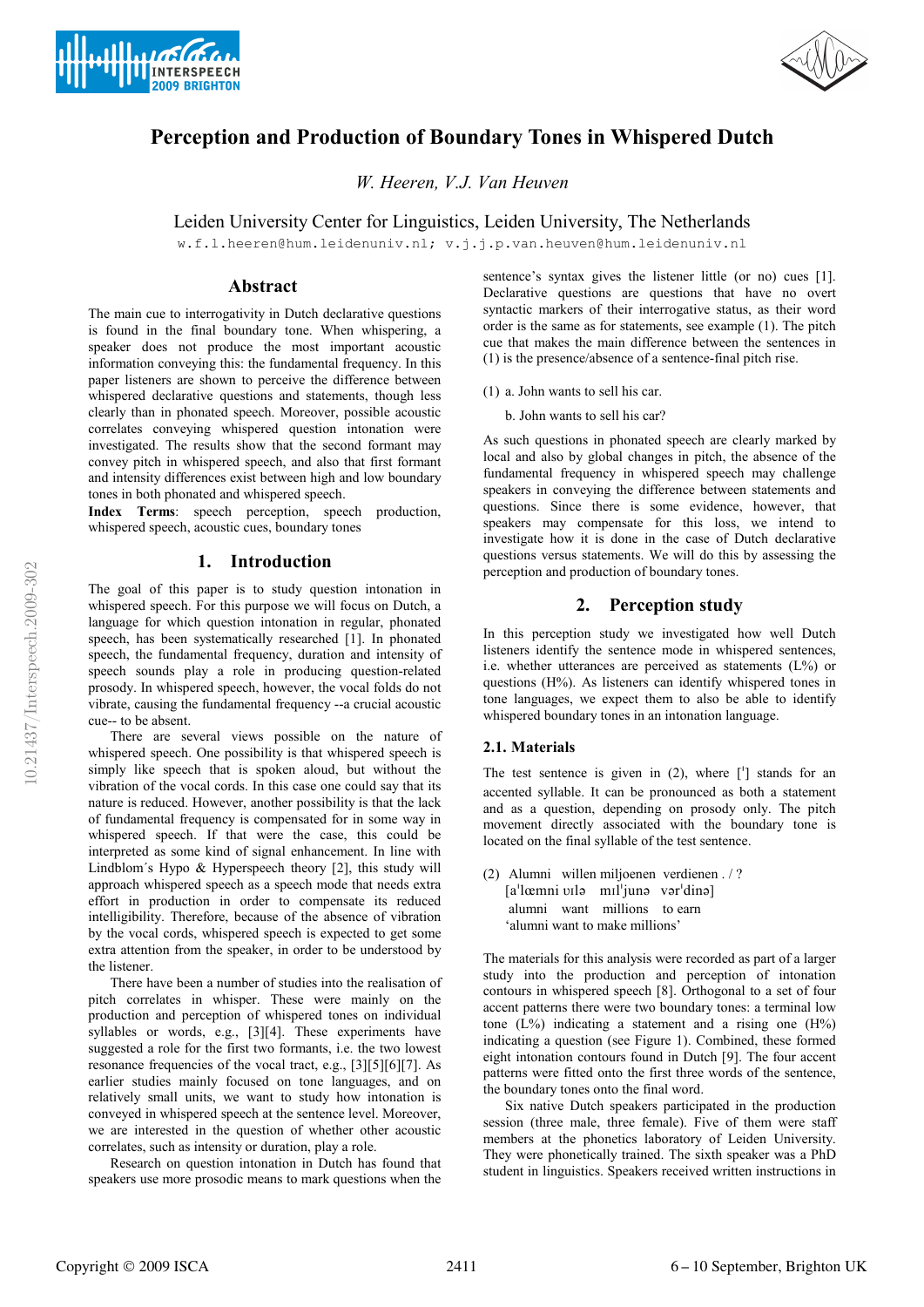which the intonation contours were drawn and annotated with a conventional transcription [10]. Subjects were asked to produce the intonation contours both lexically, as in example (2), and in reiterant speech [11], as in example (3). In reiterant speech the same syllable, e.g., 'na' [na], is substituted for target syllables in the original sentence, while inheriting the accentuation associated with the original syllable. By making a comparison between syllables consisting of the same speech sounds, but with different prosody, exactly those acoustic cues that convey intonation can be isolated.

#### (3) Nanana willen nanana verdienen.

Furthermore, speakers were asked to pronounce all sentences both whispered and phonated. In studying intonation in whispered speech, phonated speech was used as comparison. The speakers were given ample time to practise.

The sentences were digitally recorded (48 kHz) in a soundproofed room using a directional Sennheiser MKH-416 condensor microphone. The recordings were downsampled to 16 kHz and further processed on a Silicon Graphics computer. Speakers produced each sentence at least twice, but only one instance was chosen for further processing through auditory selection and visual inspection of their pitch contours in the phonated versions. This furthermore showed that one female speaker in general had some difficulty producing the contours.



Figure 1: Pitch contours for a phonated statement (upper panel) and question (lower panel) pair.

## 2.2. Listeners

Twenty native speakers of Dutch participated in the perception experiment (14 female, 6 male). Their ages varied from 19 to 28 years with a mean of 21. All were students or had recently completed their master's degree.

## 2.3. Procedure

The 192 sentences were divided into four categories: lexical & phonated (LexPhon), reiterant & phonated (RePhon), lexical & whispered (LexWhis), and reiterant & whispered (ReWhis). The sentences within each category were ordered pseudorandomly, and two consecutive stimuli never shared more than one of the properties Accent Pattern, Boundary Tone or Speaker. The four parts of the experiment were presented in two different orders. Half of the subjects heard the order LexPhon-RePhon-LexWhis-ReWhis, and the other half heard the order LexWhis-ReWhis-LexPhon-RePhon. Per speech mode, the lexical sentences were always presented before the reiterant ones, because it was thought to be unnatural if the meaningless reiterant sentences were presented without prior experience to their lexical versions. The speech modes were alternated to counterbalance habituation and learning effects.

The test was run in a quiet room. Subjects received written instructions. They were instructed to decide for each stimulus which intonation contour was most similar to the one they heard. This choice was made by marking both a) one out of four accent patterns, and b) one out of two boundary tones on the answer sheets, on which pictures of the patterns and boundary tones were drawn. Subjects were instructed to provide a response even when they were not sure or if they felt a choice could not be made. Before the test began, eight sentences were presented as an introduction. These were taken from the later test at random.

The stimuli were presented binaurally over Sennheiser MD-424 headphones. The stimuli (16 bit, 16 kHz) were presented on-line from a Silicon Graphics computer. Since two choices had to be made, one stimulus consisted of a single utterance presented twice with a 500 ms interval. Between stimuli a 3000 ms response time was given. After every ten stimuli a 1000 Hz tone was presented with a duration of 100 ms as a reference point for the subjects. Each part of the test comprised 50 pairs of sentences. The first two stimuli were the same as the last two and served as an introduction. These were not included in the analysis. Between the four parts of the test there were short breaks. Each part lasted about seven minutes.

#### 2.4. Analysis and results

To examine the performance of the listeners, the percentages of correct identifications for the tasks of choosing an accent pattern and boundary tone were examined individually across speech modes. Identifying an accent pattern was much more difficult than identifying a boundary tone. To exclude the subjects who performed poorly, a performance limit was fixed at chance level of the accent pattern identification task, i.e. 25% correct overall. The performance limit was reached by 18 out of 20 subjects. Moreover, averaged recognition scores showed that listeners scored lowest on the sentences from the speaker, whose phonated F0 contour had least resembled the intended intonation movements. Therefore, one speaker and two listeners were excluded from further analysis. Only the boundary tone identification results are presented here.

The mean scores per speech mode and per boundary tone were computed for each of the listeners. A two-way ANOVA with Boundary Tone and Speech Mode as fixed factors was run. A Speech Mode × Boundary Tone interaction was found,  $F(1,71)=9.3$ ;  $p<0.05$ , showing that question identification was more difficult in whispered than in phonated speech (79% v 95%, respectively), whereas the performance difference was much smaller for statement identification (94% v 99%, respectively). Note, however, that 79% correct identification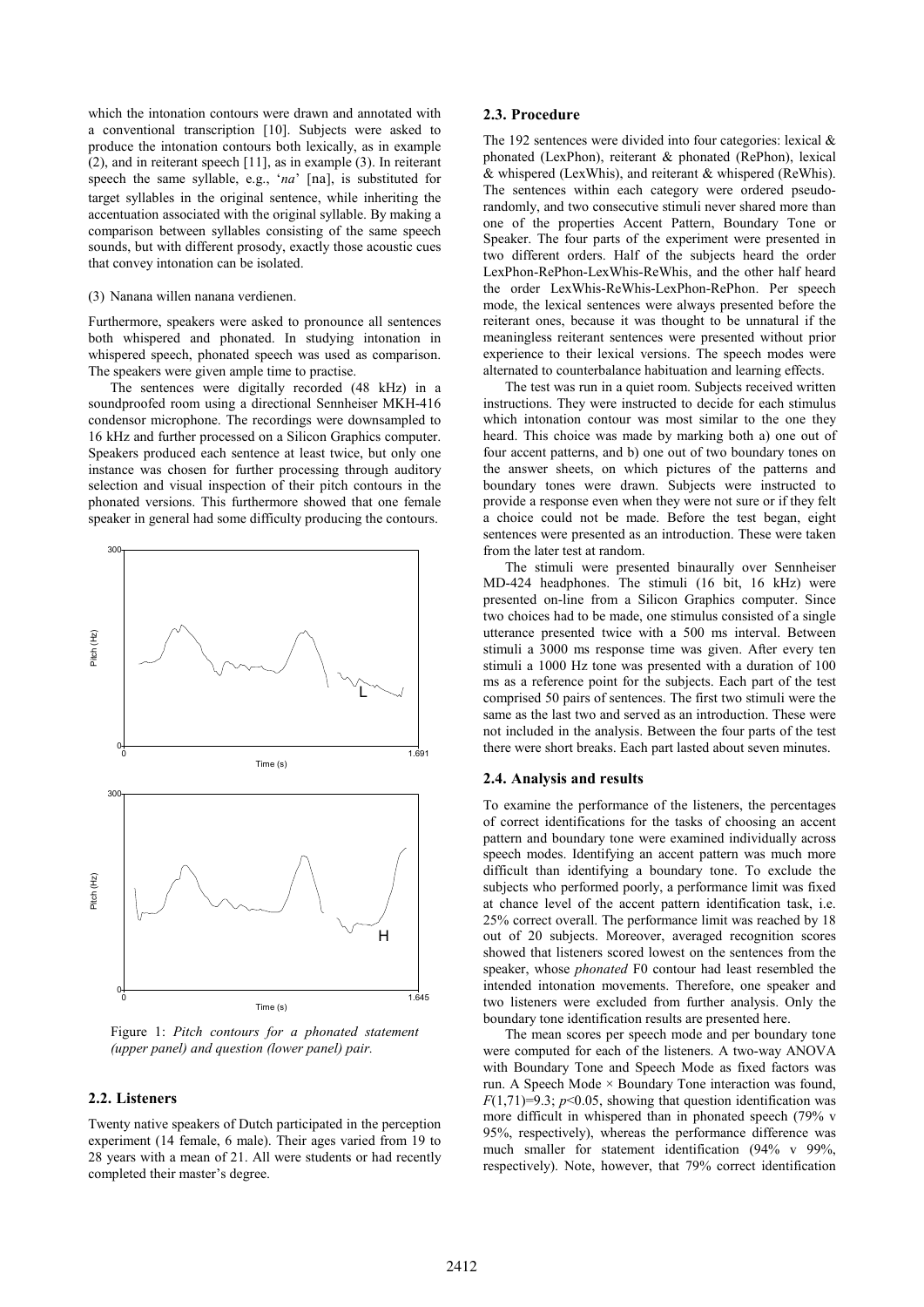in whispered speech is still well above chance level. Moreover, statements were correctly identified more often than questions,  $F(1,71)=28.8$ ;  $p<0.001$ , and recognition of boundary tones was better in phonated than in whispered speech,  $F(1,71)=27.2$ ;  $p<0.001$ .

# 3. Production study

As listeners hear the difference between whispered declarative questions and statements, though less clearly than in phonated speech, the question central to this section is whether one or more acoustic correlates of the boundary tone, other than F0, are present in whispered speech. On the basis of earlier research we expect to find possible correlates of pitch in the formants of whispered speech, e.g., [5][7][12], that have in many cases also been the only correlates investigated. In this analysis vowel duration, peak intensity and formant bandwidths were also included.

## 3.1. Analysis

Only the reiterant versions of the sentences were used for the acoustic analysis. The vowel in each final syllable,  $/\phi$ , is expected to show the signs of a boundary tone and therefore it was segmented and labelled in each of the reiterant sentences. For the boundary tone analysis 80 items were used (5 speakers  $\times$  4 accent patterns  $\times$  2 boundary tones  $\times$  2 speech modes).

Before analysis the sizes of the pitch ranges were compared between high and low boundary tones in phonated speech. A paired samples t-test showed an effect of Boundary Tone on the pitch range on the final syllable,  $t(19)=7.3$ ,  $p<0.001$ , showing that our speakers made a clear pitch difference between the L% and H% tones in phonated speech.

For both the phonated and the whispered sentence-final vowels duration, peak intensity, the first two formants and their bandwidths were measured using Praat [13]. The formants were determined at the moment of maximum intensity (analysis window = 25 ms, window shift = 10 ms). The Burg algorithm was used to find spectral envelopes. Finally, a discriminant analysis was run to evaluate the acoustic variables as predictors for the boundary tone.

#### 3.2. Results

To compare the realizations of the boundary tones between phonated and whispered speech two-way ANOVAs with Speech Mode and Boundary Tone as fixed factors were run for each of the dependent variables (i.e. vowel duration, F1, F2, formant bandwidths, and peak intensity).

The duration of the sentence-final vowel showed a main effect of Speech Mode,  $F(1,79)=19.3$ ;  $p<0.001$ , but not of boundary tone (see Table 1). The whispered phonemes were longer than the phonated ones, but H% tones did not systematically differ in length from  $L$ % tones.

Table 1. Duration and peak intensity for the sentencefinal vowels in phonated and whispered speech

|           | Phonated          |                 | Whispered |                  |
|-----------|-------------------|-----------------|-----------|------------------|
|           | $\mathcal{L}_{0}$ | H%              | L%        | H%               |
| Duration  | 86 ms             | $90 \text{ ms}$ | $108$ ms  | $123 \text{ ms}$ |
| Intensity | $68$ dB           | 79 dB           | 61 dB     | 67 dB            |

For peak intensity (see Table 1), an interaction of Speech Mode  $\times$  Boundary Tone was present,  $F(1,79)=5.9$ ;  $p<0.05$ . Moreover, main effects of both Speech Mode and Boundary Tone were found,  $F(1,79)=108.2$ ;  $p<0.001$  and  $F(1,79)=88.7$ ;  $p \le 0.001$ , respectively. In both speech modes, the intensity of the rising boundary tone was higher than that of the falling one, but this effect was larger in phonated speech. Not surprisingly, the intensity in phonated speech was higher than in whispered speech. In whispered speech, the mean intensity of the falling boundary tone was significantly lower than that of the rising boundary tone,  $t(38)=-4.7$ ,  $p<0.05$ .

The first formant showed main effects of both Speech Mode and Boundary Tone,  $F(1,79)=344.9$ ;  $p<0.001$  and  $F(1,79)=4.9$ ;  $p<0.05$  respectively. The mean frequency in phonated speech (339 Hz) was lower than in whispered speech (784 Hz). In both speech modes and across speakers, the mean F1 of the H% was higher than that of L%. This pattern was found for three out of five speakers, see Table 2.

The bandwidths of F1 showed main effects of both Speech Mode and Boundary Tone,  $F(1,79)=14.2$ ;  $p<0.001$  and  $F(1,79)=4.2$ ;  $p<0.05$ , respectively. The bandwidths in phonated speech were smaller than in whispered speech. Furthermore, rising boundary tones were more sharply tuned than falling boundary tones.

Table 2. Mean first and second formant frequencies in Hertz for each of the speakers.

| Speaker $\&$   | Phonated |      | Whispered |      |
|----------------|----------|------|-----------|------|
| formant        | $L\%$    | H%   | $L\%$     | H%   |
| $1(m)$ : F1    | 391      | 336  | 801       | 803  |
| F <sub>2</sub> | 1713     | 1624 | 1749      | 1750 |
| $2(m)$ : F1    | 301      | 400  | 629       | 852  |
| F <sub>2</sub> | 1831     | 1728 | 1790      | 2065 |
| $3(m)$ : F1    | 254      | 367  | 735       | 850  |
| F <sub>2</sub> | 1643     | 1504 | 1870      | 1771 |
| $4(f)$ :<br>F1 | 254      | 293  | 864       | 913  |
| F <sub>2</sub> | 1901     | 1954 | 2047      | 1925 |
| $5(f)$ :<br>F1 | 400      | 398  | 723       | 666  |
| F <sub>2</sub> | 1940     | 1748 | 1784      | 1956 |

As for the second formant, a Speech Mode  $\times$  Boundary Tone interaction was found,  $F(1,79)=4.3$ ;  $p<0.05$ . In whispered speech, the frequency of the rising boundary tone was higher than that of the falling boundary tone. In phonated speech however, it was just the other way around. Moreover, a main effect of Speech Mode was found,  $F(1,79)=11.1$ ;  $p=0.001$ . Across speakers, the mean frequencies of both boundary tones were higher in whispered speech than in phonated speech.

Examination of the F2 bandwidth also showed a Speech Mode  $\times$  Boundary Tone interaction,  $F(1,79)=8.9$ ;  $p<0.05$ . In whispered speech, the bandwidth of F2 was smaller for the rising than for the falling boundary tone. In phonated speech however, it was the other way around. Furthermore, an effect of Speech Mode was found,  $F(1,79)=5.4$ ;  $p<0.05$ . The mean of 283 Hz in whispered speech was smaller than the mean of 406 Hz in phonated speech. This difference was mainly due to the relatively large distance between the rising boundary tones. The F2 bandwidth of rising boundary tones in whispered speech was much smaller than the others. Within the whispered stimuli, a main effect of Boundary Tone was found,  $t(38)=2.4$ ;  $p<0.005$ .

## 3.3. Linear discriminant analysis

Linear discriminant analysis (LDA) was run to build predictive models of tone categorisation based on the acoustic variables. When all acoustic variables were included, tone category was correctly predicted in 80% of the whispered cases, and in 97.5% of the phonates cases. These numbers roughly